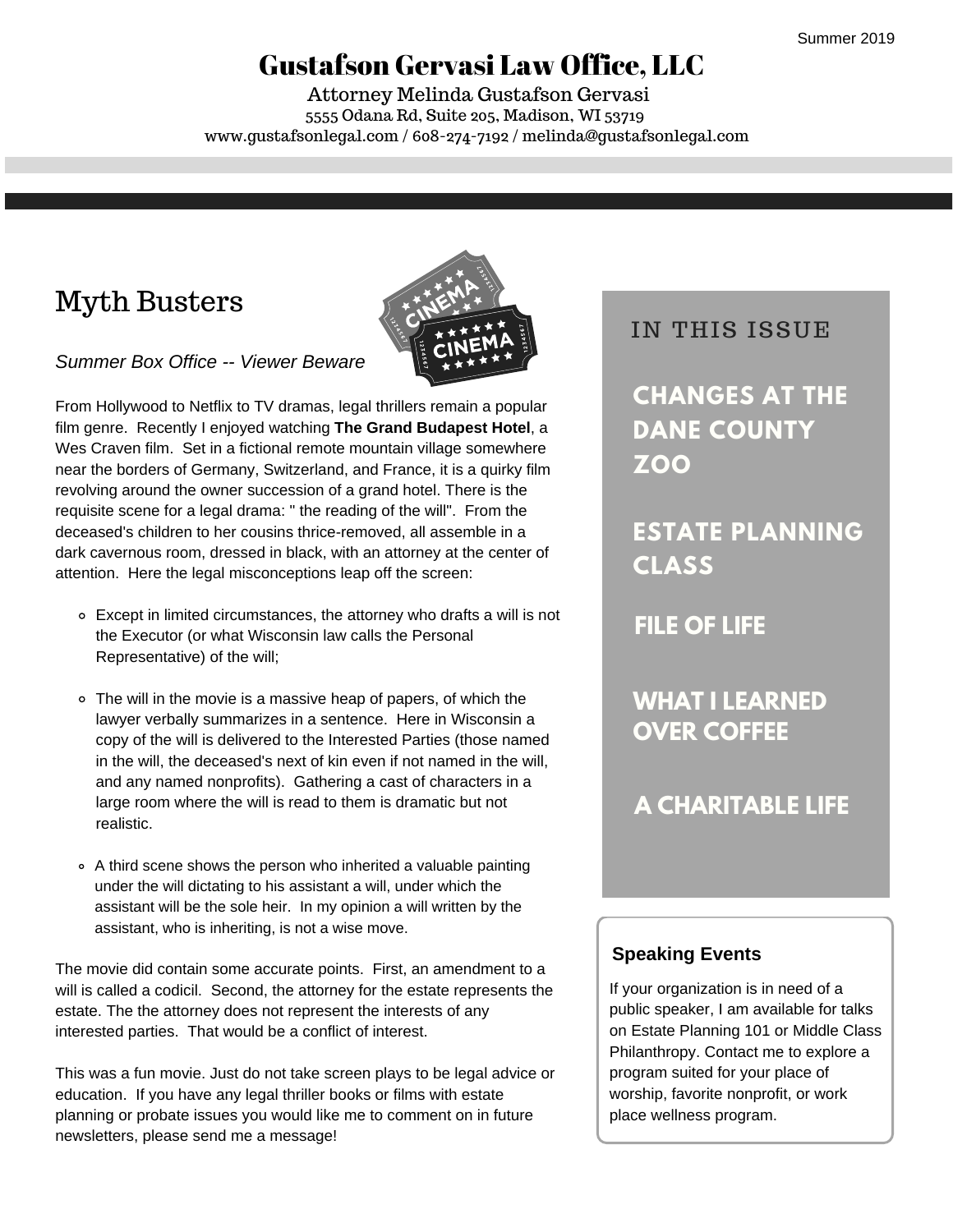## Changes at the Henry Vilas Zoo



In April of this year, Dane County announced it was ending a 103-year-old relationship with the Henry Vilas Zoological Society, which had served as the fundraising arm for the Henry Vilas Zoo. News of the split took many by surprise, and for me it sounded an alarm. Over the years I have had clients specifically name the Henry Vilas Zoological Society in their wills. With severed ties with Dane County, it is imperative that those who have named the Society in an estate plan or as a beneficiary (on an IRA, 401K, life insurance, etc.) to update their designation.

In early June, I spoke with Chuck Hicklin, CFO for Dane County. He stated that for the present moment people should designate "Henry Vilas Zoo" rather than the Society. It will be something you will want to watch, as a new fundraising entity may be created in the future, necessitating another possible update. My office will be monitoring updates about donating to the zoo and will share any future developments in future newsletters.

## Upcoming Event of Interest

### **Leaving Something Better Behind: How you can age with a Social Conscience**

American Family DreamBank Tuesday, August 13th 6 pm - 7:30 pm Hosted by former Madison Mayor Dave Cieslewisz

The event will explore issues related to health & diet, volunteering, money, long-term care, and "smart" burial options. Although the event is aimed towards Baby Boomers I believe anyone could benefit from this session, and I plan to attend myself. The event is **free**, but tickets are required. Visit dreambank@amfam.com for more details.

American Family DreamBank, a community space dedicated to the pursuit of dreams

#### **Visit**

Monday - Thursday: 8 am - 8 pm Friday: 8 am - 5 pm Saturday: 9 am - 4 pm Sunday: Closed

#### **Contact**

821 East Washington Avenue Madison, WI 53703 Phone: (608) 286-3150 Email: dreambank@amfam.com

## Estate Planning - Be Prepared!

Attorney Melinda Gustafson Gervasi, Guest Speaker

September 19, 2019 6:30 - 8 pm

WWBIC- Wisconsin Women's Business Initiative Corporation Village on Park, 2300 S Park St, Madison, WI *Sign-up at WWBIC - No Fee*



Get your will and other legal documents in order. Everyone should consider estate planning! You will learn the key considerations of estate planning; wills, power of attorney, living trusts, guardianship and much more.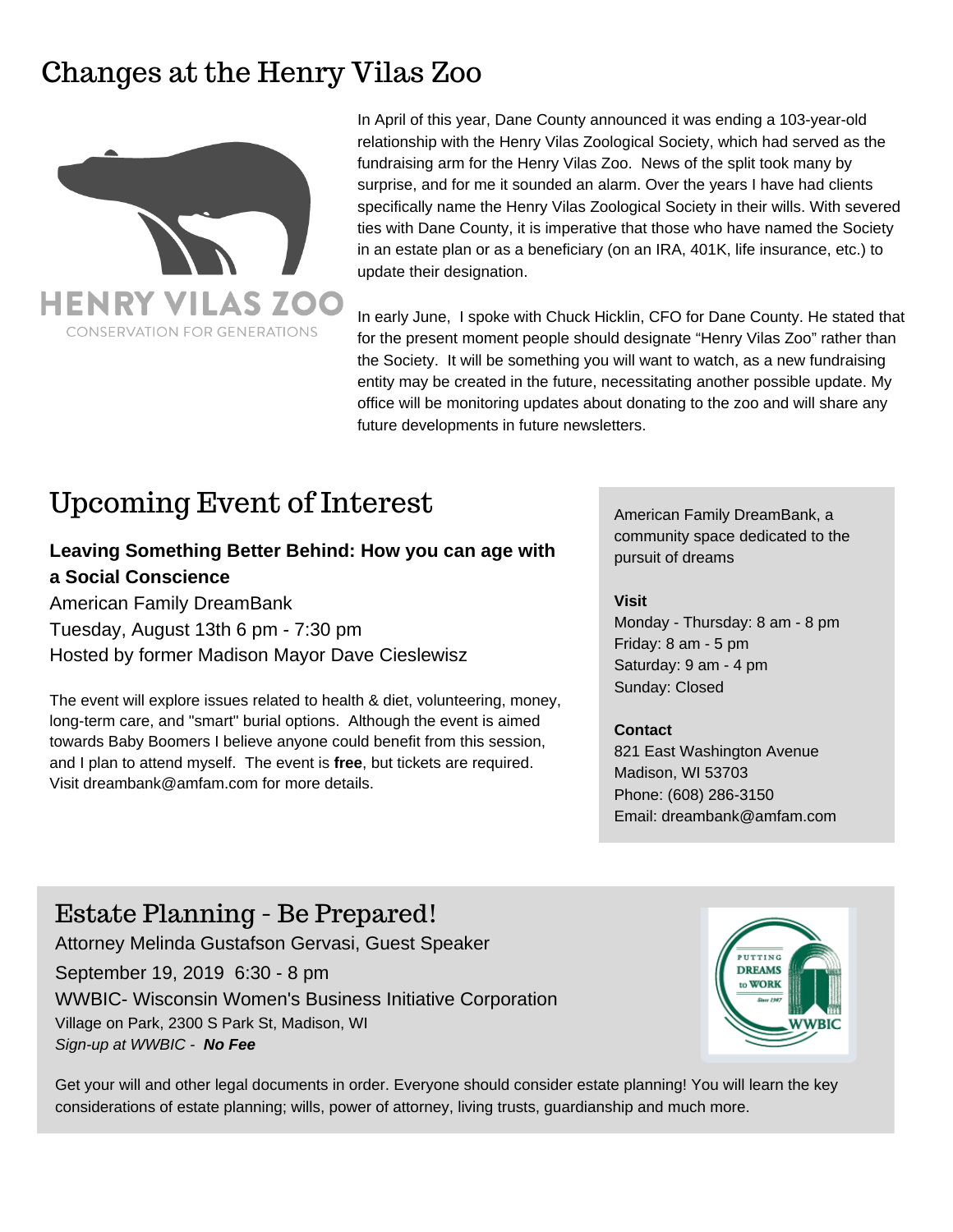## Does Your Refrigerator Display a File for Life Red Folder ?



Do you have a File of Life, a.k.a. Red Magnetic Folder? If you have never heard of them consider ordering some for your home. As their name implies these are red magnetic folders that affix to your refrigerator and contain your immediately relevant medical information – including your Power of Attorney for Health Care.

Additionally, these folders contain information regarding prior medical conditions, allergies, medications, and emergency contacts. With these File of Life folders, the Paramedics or EMT's know exactly what they need in order to treat you.

File of Life folders are easy to obtain. These folders, and other similar items, are available at retailers such as Amazon for individual purchase. Learn more at https://www.folife.org

Special thanks to Erin Idler, one of my clerks, for this research. She's heading to Marquette Law School this fall. Best of *Luck, Erin!*

## Middle Class Philanthropist: How anyone can leave a legacy

In 2013 I released a small book with the intention of sparking inspiration in the average person to leave a charitable gift upon his or her death. You can find the book online at Amazon or Barnes & Noble. Copies of the book are also available at my office for \$5 per copy (includes sales tax). Quantity discounts are available.









Late Spring provided me the opportunity to sit down over coffee with Jenni Jeffress, Executive Director of the Madison Public Library Foundation. While my book, **Middle Class Philanthropist: How Anyone Can Leave a Legacy** was the nexus for our conversation, when we finished our conversation I left with several new pieces of information. First, books donated to one of Madison's nine public libraries are first reviewed by the library staff to determine if the book would be a good acquisition for the library's collection. The remaining donated books are given to the library's Friends Group, a fundraising entity. Members of the Friends Group will sell any higher value books on-line, and the rest are put out for public sale. For those practicing **The Gentle Art of Swedish Death Cleanings** (discussed in my 2018 Winter newsletter) who have books to rehome, your local library may a perfect donation spot!

Also, for library users on this mailing list, take note that if you are physically unable to go to your library branch, it is possible to have books delivered. In most instances this does require you to relinquish your library card. For more details contact your local library branch.